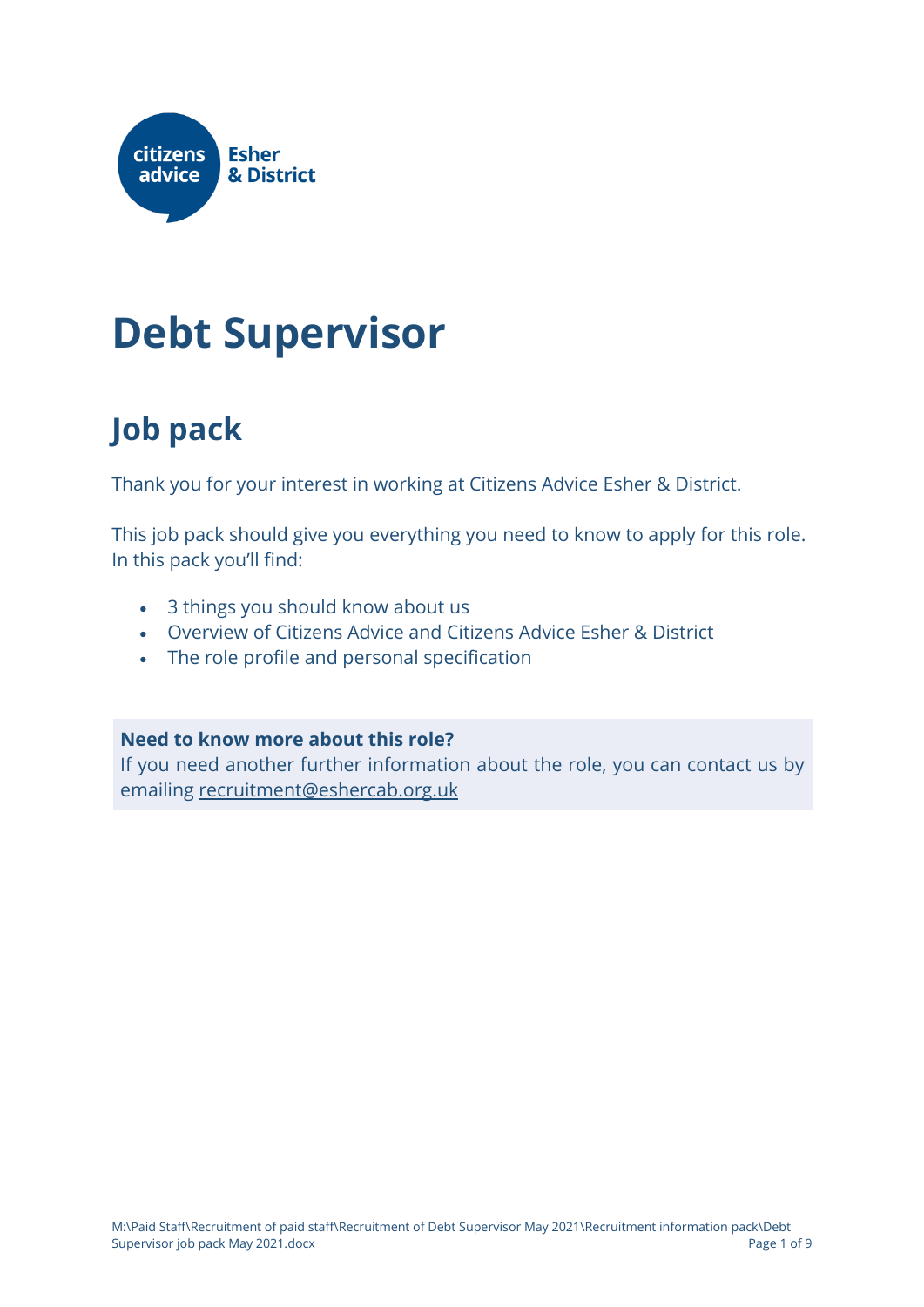### **3 things you should know about us**

**1. We're local and we're national**. We have 6 national offices and offer direct support to people in around 300 independent local Citizens Advice services across England and Wales.

**2. We're here for everyone.** Our advice helps people solve problems and our advocacy helps fix problems in society. Whatever the problem, we won't turn people away.

**3. We're listened to - and we make a difference.** Our trusted brand and the quality of our research mean we make a real impact on behalf of the people who rely on us.

### **Overview of Citizens Advice**

The Citizens Advice service is made up of Citizens Advice - the national charity - and a network of around 300 local Citizens Advice members.

This role sits within our network of independent charities, delivering services from

- over 600 local Citizens Advice outlets
- over 1,800 community centres, GPs' surgeries and prisons

They do this with:

- 6,500 local staff
- over 23,000 trained volunteers

Our reach means 99% of people in England and Wales can access a local Citizens Advice within a 30 minute drive of where they live.

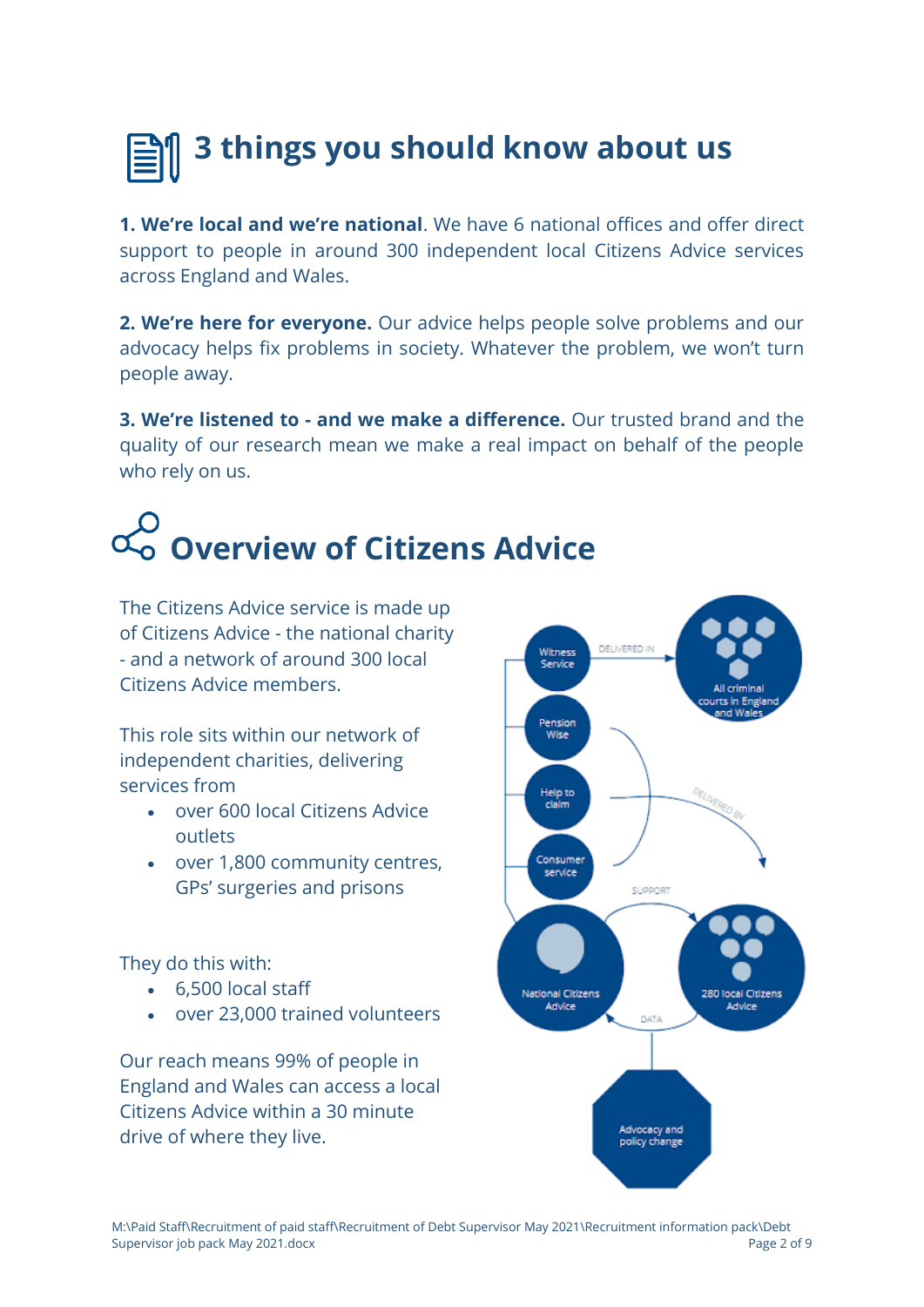## **About Citizens Advice Esher & District**

Founded in 1973, Citizens Advice Esher & District serves the areas of Esher, Cobham, Oxshott, Claygate, Hinchley Wood, Molesey and the Dittons in the east of the Borough of Elmbridge, Surrey. The west of the Borough is served by Citizens Advice Elmbridge (West).

On average, our office helps around 2,000 local people each year with over 6,500 problems. We advise on a range of issues, from managing debts to housing problems and employment issues. We also provide highly specialist support to sick or disabled residents who need help to apply for complex benefits.

Our services are funded by local and national contracts and grants, and we work with a range of stakeholders including the local authority, housing associations and other charities. Our annual income is approximately £180,000.

Our advice service is provided by a team of over 30 highly-trained volunteers supported by a small paid team who manage the charity.

Advanced plans are in place for us to move into a new office in the local Civic Centre within the next few months.

#### **Services we provide:**

We provide a generalist advice service which is normally open for drop-in and telephone advice at our main office in Esher at the following times:

| <b>Day</b>      | <b>Morning</b> | <b>Afternoon</b> |
|-----------------|----------------|------------------|
| <b>Monday</b>   | 10:30am        | 3:30pm           |
| <b>Tuesday</b>  | 10:30am        | 3:30pm           |
| Wednesday       | Closed         | 1pm-3:30pm       |
| <b>Thursday</b> | 10:30am        | 3:30pm           |
| <b>Friday</b>   | 10:30am        | 3:30pm           |

Due to the COVID-19 pandemic at present we are offering a mainly telephone and email service, although a few pre-booked interviews are available for our most vulnerable clients.

Outside of the pandemic, regular outreach sessions are held at these locations:

- Joseph Palmer Centre, **Molesey**  Tuesday 10.00am-12.30pm
- Cobham Centre, **Cobham**  Wednesday 10.30am-1.00pm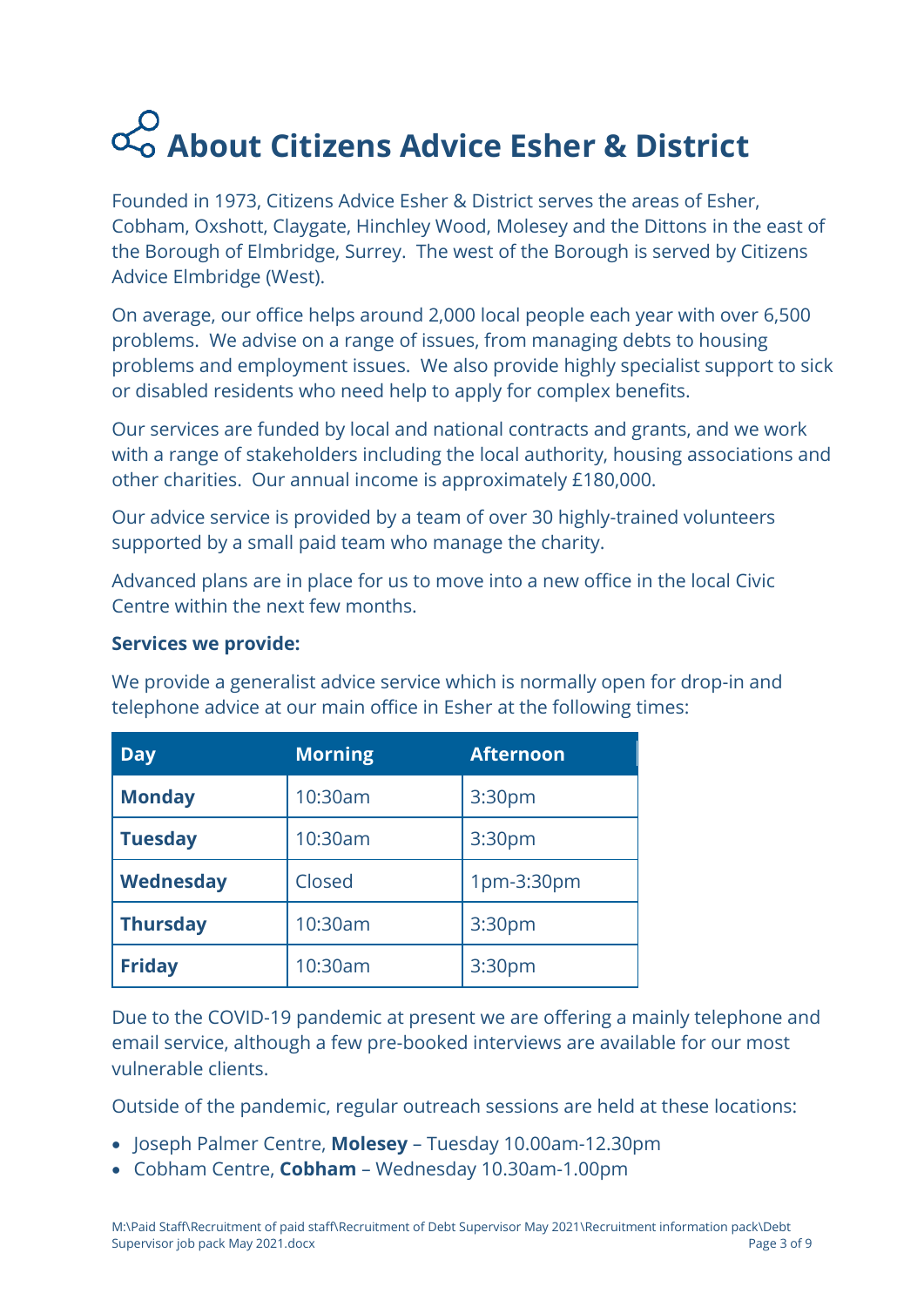#### **Specialist services:**

In addition to general advice we offer these specialist services and clinics:

- **Debt management**  Most of our volunteer advisers handle debt cases.
- Application and completion of **Debt Relief Orders** Our volunteer money advice specialists are trained DRO intermediaries
- Assistance with completion of **Personal Independence Payment (PIP) claims and appeals**
- **Financial Advice Clinic** –A local Independent Financial Adviser provides free generic financial advice on pensions, mortgages, equity release, banking, savings, health insurance, life assurance and inheritance tax.

#### **Other work:**

- We participate in the Trussell Trust scheme to provide **vouchers** that can be exchanged for food parcels at the local food banks for clients in need.
- When resources allow, we run **financial capability sessions** at local schools and children's centres. Delivered by two of our experienced advisers, these training sessions aim to teach vital money management skills to young people and families.

#### **Our management structure:**

We are an independent charity managed by a Trustee Board drawn from the local community. The Trustees have legal responsibility for the general and financial control and management of the charity.

Day-to-day operational management and responsibility for all quality processes is delegated to the part-time Chief Executive Officer (CEO). The CEO is supported by a small team of paid, part-time staff:

- Deputy CEO deputises in CEO's absence, leads on research and campaigns work and acts as Advice Session Supervisor
- Guidance Tutor organises induction and training
- Practice Administrator works on compliance with professional standards, organises Board meetings and liaises with Trustees
- Advice Session Supervisor (job share) oversees advice sessions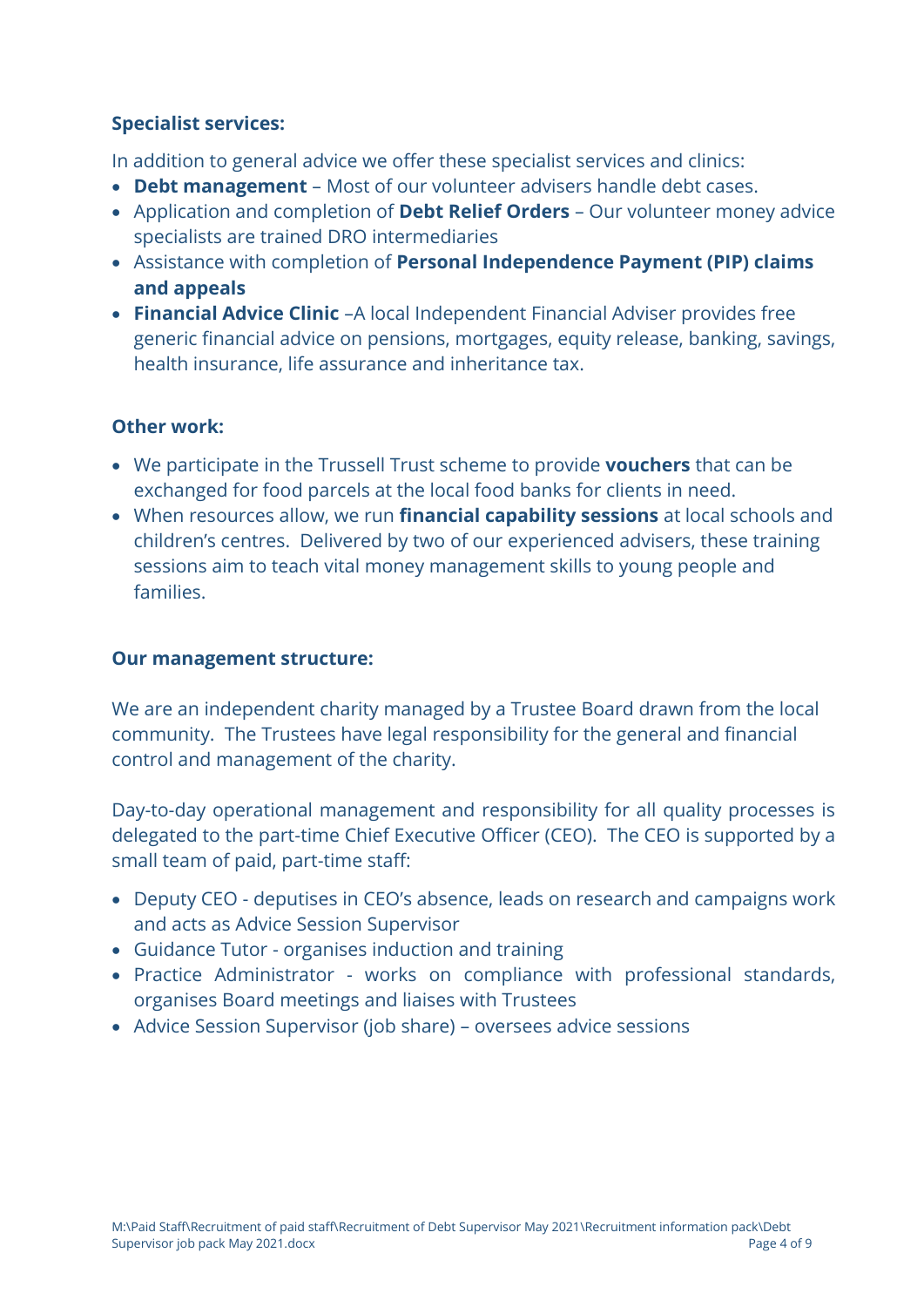

The Citizens Advice service in Esher is seeking an experienced money advice worker to work alongside its Advice Session Supervisor team, focusing on its debt advice work and developing its team of volunteer specialist debt advisers.

This new role will take responsibility for the day-to-day supervision of all client debt work in our office, supporting debt team members to perform within a qualitybased advice framework. It will also involve direct casework and provide some cover for supervision of general advice sessions.

To be successful in this role you will have experience of providing free, impartial and confidential advice, tailored to the individual's circumstances. You will have a sound understanding of debt management options (including bankruptcy, insolvency, Debt Relief Orders), be able to maintain the technical supervisory standards required and have a willingness to drive continuous improvement in debt team processes.

You will thrive in a pressured environment and have excellent client-facing and people management skills, together with the ability to manage your own caseload. You will have a professional and supportive manner and be able to work as part of a diverse, largely volunteer team.

At a time when we anticipate a large increase in demand for debt advice as a result of the Covid-19 pandemic, this is a great opportunity to make a real and positive difference to many people's lives.

#### **Location:** Esher

**Salary:** £11,980 to £13,219 depending on working pattern

**Hours:** 14.5 -16 hours a week depending on working pattern

**Type of contract:** Fixed term for 3 years

**Closing date for applications:** Midnight Sunday 13 June 2021 (but we reserve the right to close this vacancy early, so please submit your application as soon as possible)

**To apply:** download application form direct from our website [eshercab.org.uk](https://www.eshercab.org.uk/become-a-volunteer/?et_fb=1) or email [recruitment@eshercab.org.uk](mailto:recruitment@eshercab.org.uk)

**Interview date:** To be confirmed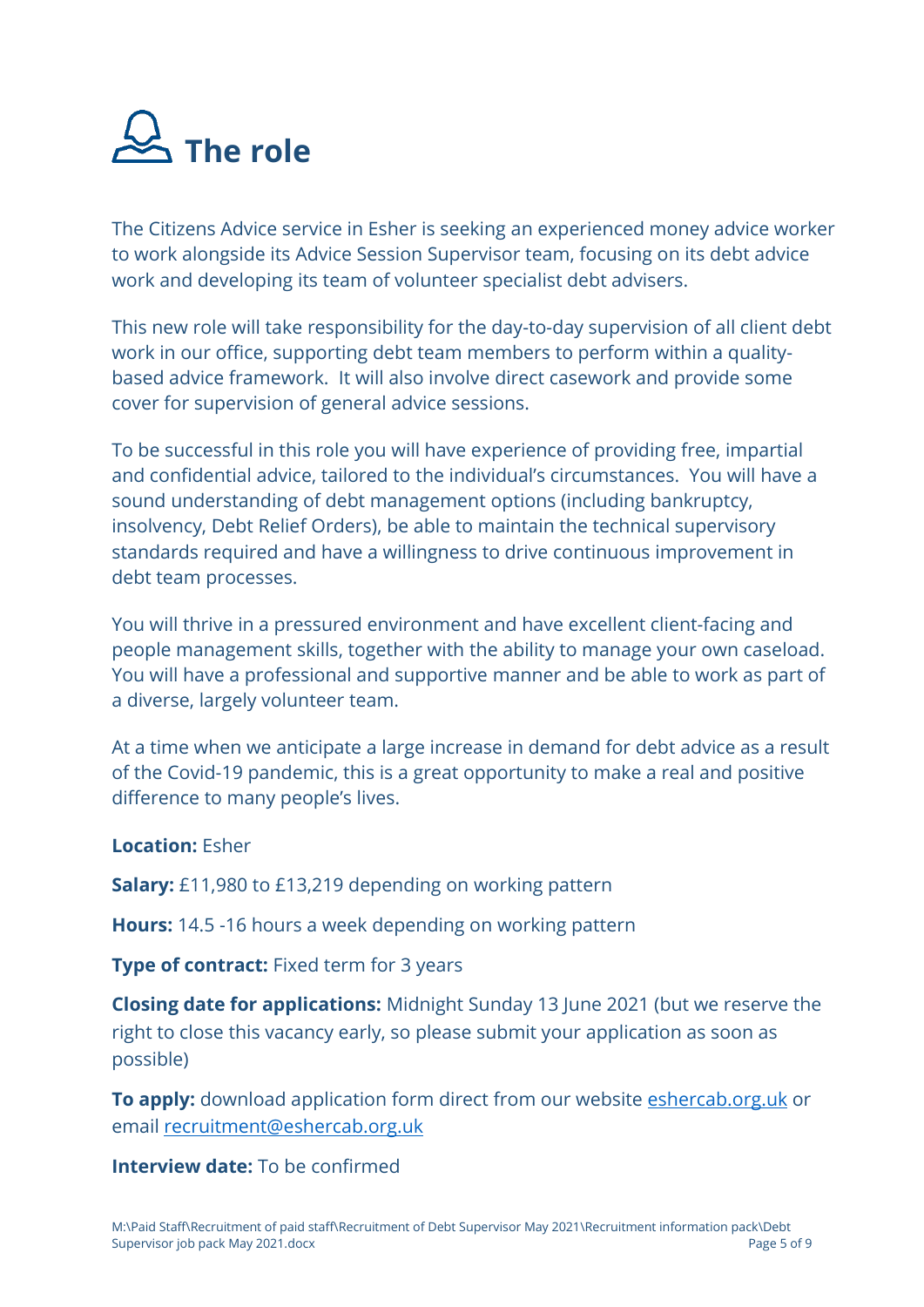

#### **Debt Supervisor**

#### **Purpose of post**

To provide day-to-day supervision of all debt work undertaken in the office, supporting the volunteer specialist debt team to work to agreed standards and procedures.

#### **Main duties and responsibilities**

Planning and Development

- Maintain expertise in relevant legislation, regulations and standards.
- Advise the CEO on staffing and service delivery issues relating to debt advice.
- Co-ordinate systems so as to promote common practices within the service area.
- Implement IT and other resource strategies as they affect the service area.

#### Advice Service Delivery

- Supervise the work of staff to ensure that standards meet Citizens Advice and Financial Conduct Authority requirements.
- Provide technical casework support and act as consultant to the advisers, particularly in relation to complex and/or unusual client debt enquiries.
- Monitor the quality of advice given to clients by case checking, Independent File Reviews, Quality of Advice Assessments and observations.
- Ensure that appropriate systems are developed and maintained for case recording, statistics, follow up work and quality control.
- Undertake debt advice file reviews.
- Liaise with other agencies in relation to debt work as necessary.
- Respond to debt advice needs, in particular the needs of identified disadvantaged groups and the different geographical and demographical areas.
- Take on debt advice work as and when required.

#### Staff Supervision

- Attend regular meetings of the management team.
- Attend whole office staff meetings.
- Supervise staff through the provision of regular support.
- Encourage good teamwork and lines of communication between all members of staff.
- Ensure that new recruits are successfully inducted and receive the appropriate training.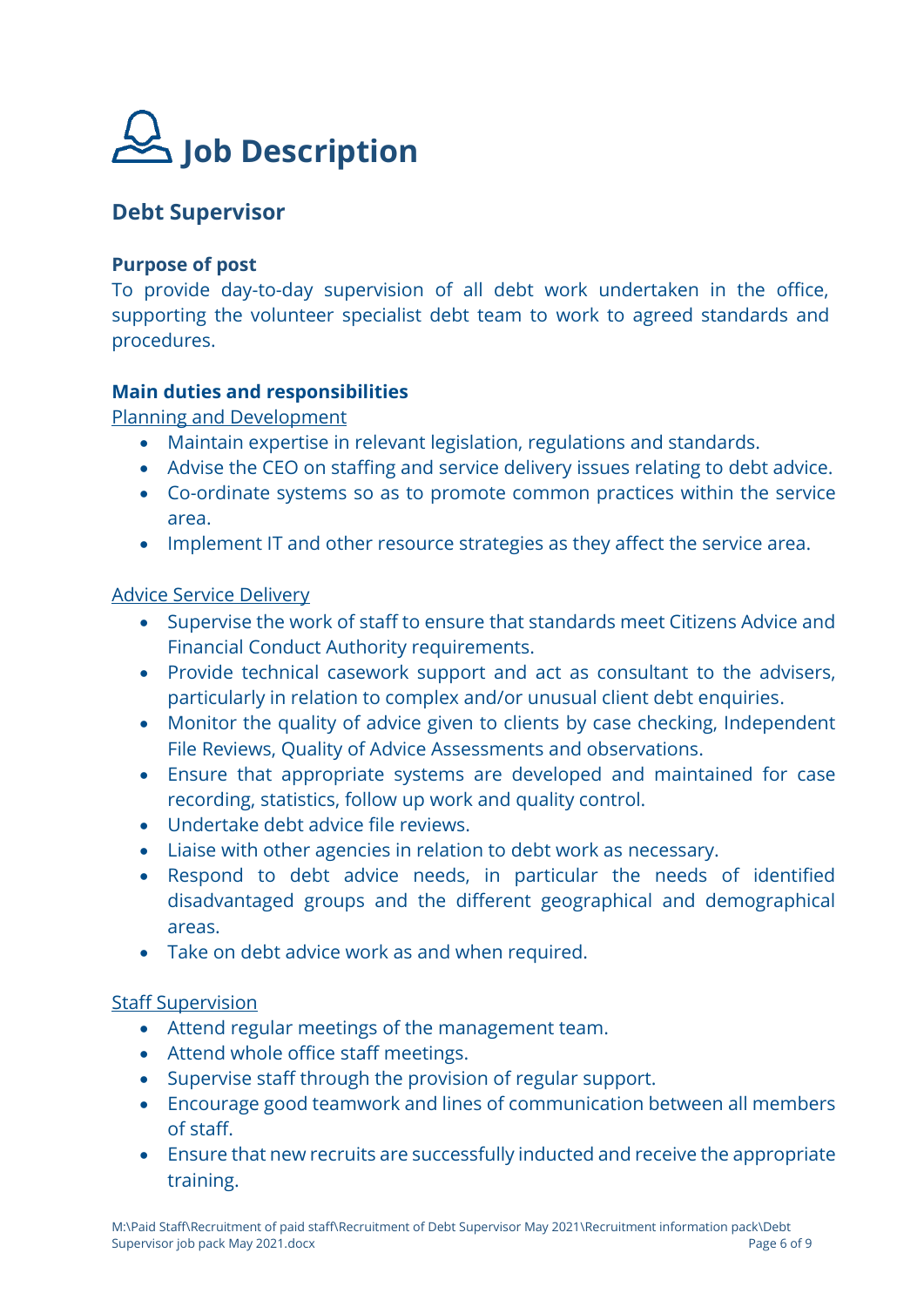Training and Development

- Identify and implement own training and development needs.
- Identify the training needs of staff through support and supervision and contribute towards the charity's training and development plan.
- Organise training activities in conjunction, as appropriate, with the Guidance Tutor and CEO.

#### Research & Campaigns

• Keep up to date with Research & Campaigns issues and ensure Research & Campaigns is promoted and integrated in a way relevant to the role.

#### **Other duties and responsibilities**

- Promote the aims, policies, membership requirements and equal opportunities policies of the Citizens Advice service.
- Carry out any other related tasks as required by the CEO to ensure the efficient provision of the service.
- Abide by health and safety guidelines and share responsibility for own safety and that of colleagues.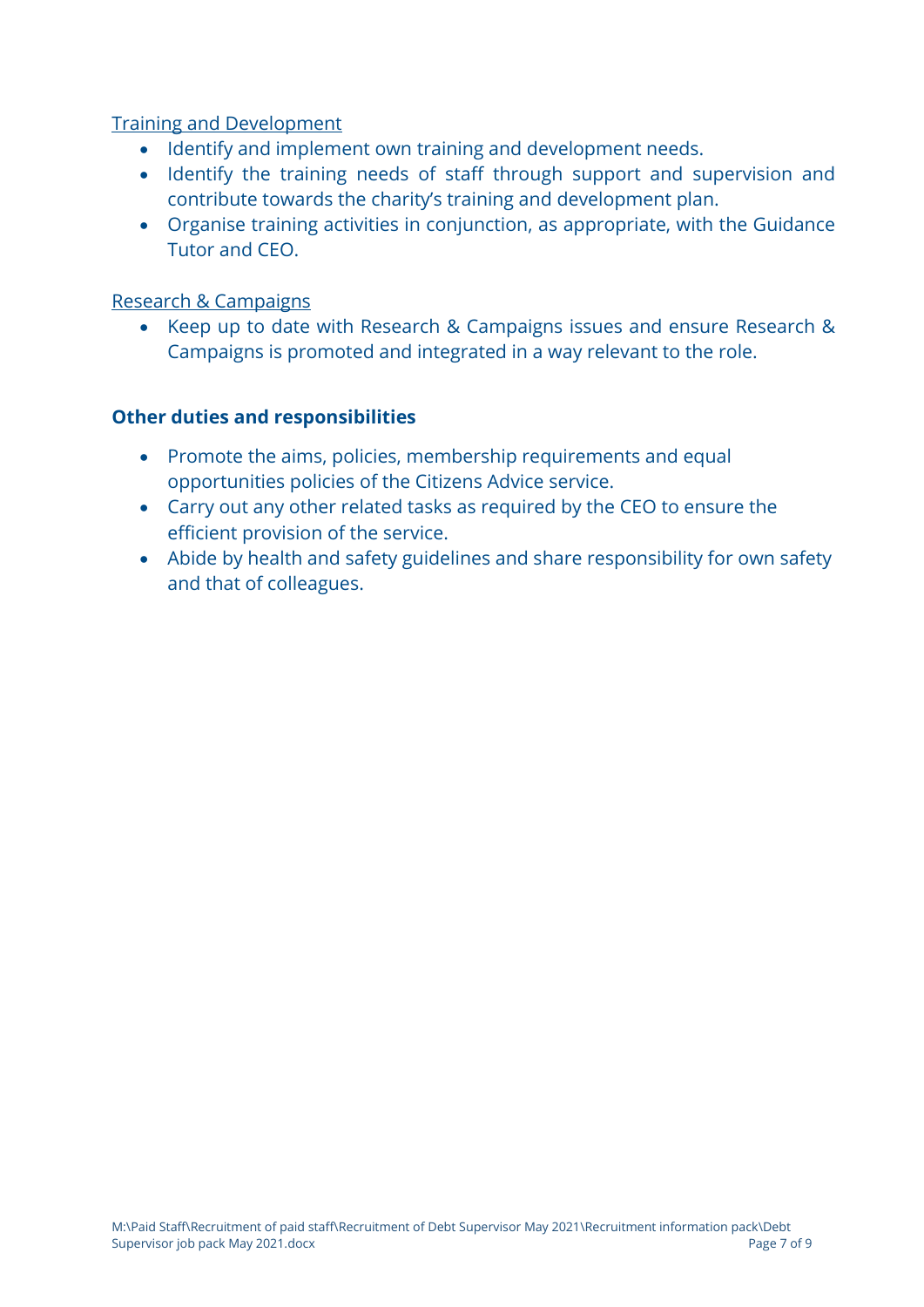

#### **Debt Supervisor**

#### **Essential Criteria**

- 1. At least two years' recent and ongoing experience of providing debt advice.
- 2. Understanding of and commitment to Citizens Advice aims, principles and policies.
- 3. Understanding of provision of support, development and motivation, including the ability to give and receive feedback objectively and sensitively.
- 4. Ability to monitor and maintain casework systems and procedures.
- 5. Effective written and verbal communication skills.
- 6. Ability to plan and prioritise own work and work of others, and take day to day decisions within a pressured environment.
- 7. Ability to analyse and interpret complex information.
- 8. Ability to use IT in the provision of casework.
- 9. Numeracy skills required to understand statistics and check calculations.
- 10. Ability to contribute to the team and willingness to learn and develop.
- 11. Willing to earn and maintain the trust of those people with whom Citizens Advice Esher & District deals.

#### **Desirable Criteria**

- 12. Willing to complete Citizens Advice caseworker training, if not already qualified.
- 13. Willing to train as a DRO intermediary, if not already qualified.
- 14. Knowledge of local community profile, needs and resources.